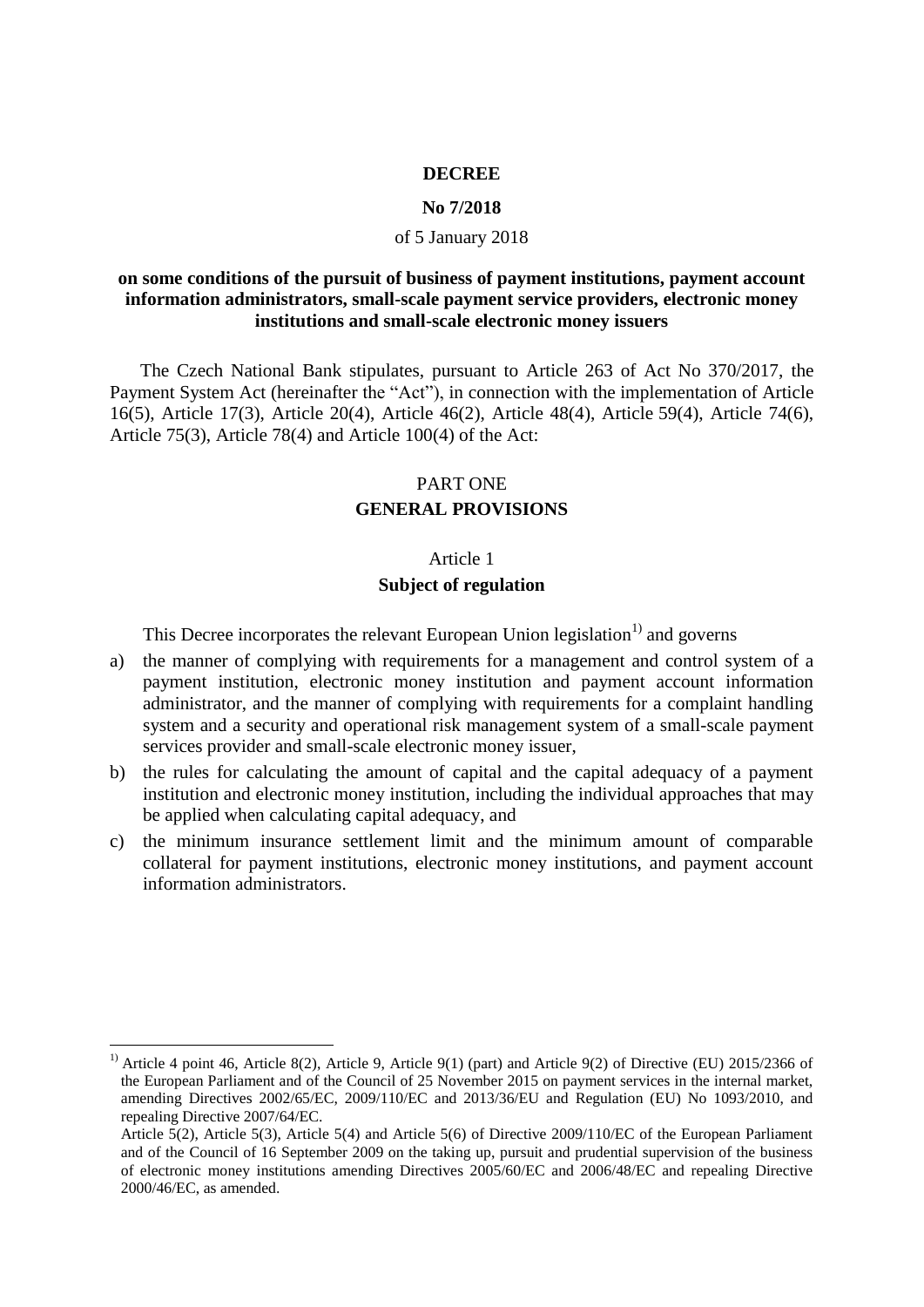## PART TWO **MANAGEMENT AND CONTROL SYSTEM**

### Title I

# **The management and control system of a payment institution**

(Re Article 20(4) of the Act)

### **Prerequisites for sound corporate governance**

## Article 2

(1) The payment institution shall establish a management and control system in such a way that it covers all its activities. The payment institution that also performs other business activities than the activity for which it is authorised based on authorisation pursuant to the Act (a "hybrid payment institution") shall establish a management and control system in such a way that it covers the activities for which it is authorised based on authorisation granted pursuant to the Act.

(2) The payment institution shall use, when complying with the requirements determined for a management and control system, appropriate resources, systems and procedures, also taking into account developments in the environment in which it operates.

(3) The payment institution shall ensure that its management and control system is commensurate with the scale, nature and complexity of the activities it performs or intends to perform, and shall always ensure constant compliance with the conditions under which the payment institution was granted authorisation pursuant to the Act, and with other determined requirements and rules, in particular the proper and prudent performance of its activities, including the effective implementation of its business strategy.

#### Article 3

(1) The payment institution shall ensure that its management and control system also fulfils the stipulated functions when activities are performed through agents or other persons ("outsourcing").

(2) The payment institution shall configure the management and control system so that the arrangement of outsourcing does not restrict compliance of the activities subject to outsourcing with legislation, the payment institution's ability to control the activities, the fulfilment of information duties to the Czech National Bank, the conduct of supervision, including the potential examination of facts subject to supervision at the outsourcing provider, and the auditing of financial statements and other verifications determined by legislation.

(3) The payment institution shall ensure that the outsourcing contract, including any amendments thereto, is concluded in a manner that enables its content to be covered, and that it is verifiable, enforceable and can be stored.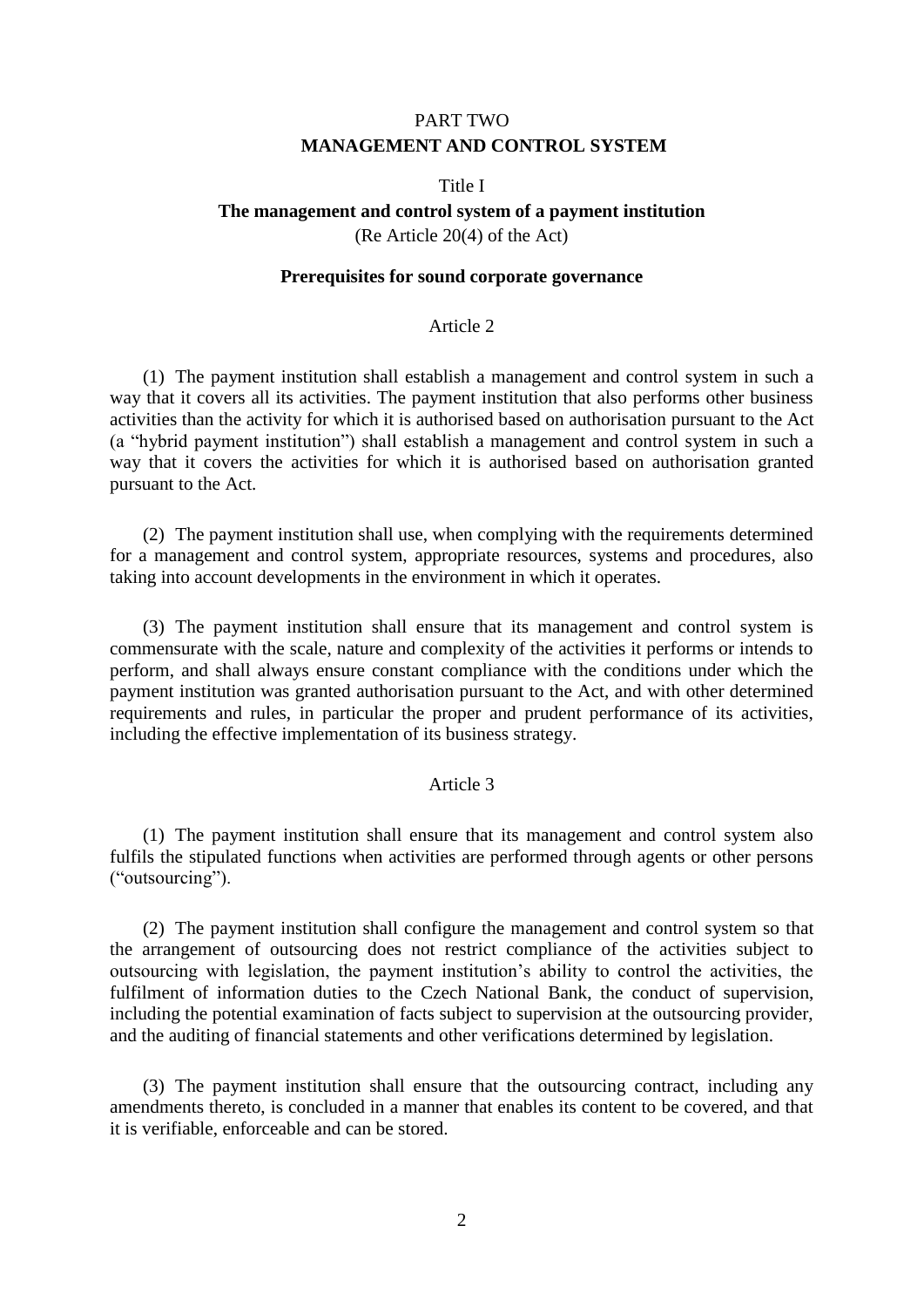#### Article 4

(1) The payment institution shall provably incorporate the requirements for the management and control system and the procedures for their implementation into the strategies, organisational rules, plans and other internally set principles and procedures of the payment institution (the "internal rules").

(2) The payment institution shall set a procedure for the adoption and amendment of internal rules and ensure that the internal rules are regularly reviewed and revised where necessary.

(3) The payment institution shall ensure that all employees are familiarised with the internal rules to the necessary extent and act in accordance with them.

(4) In order to fulfil the conditions for a sound system of governance, the payment institution shall incorporate into the internal rules selected recognised and tested principles and procedures issued by recognised persons and used in analogous activities<sup>2)</sup> ("recognised principles"), unless their specific provisions would be contrary to the requirements of legislation or would enable its circumvention. Within this scope, the payment institution shall systematically apply and regularly verify whether the recognised standards selected and applied by it are still suitable and proportionate to the nature, scale and complexity of its activities and eliminate any shortcomings detected.

(5) The payment institution shall ensure that powers to approve and sign documents within the activities of the payment institution are clearly defined and all relevant approval and decision-making processes and control activities, including related responsibilities, powers and internal rules, can be recorded, stored and retrieved.

(6) The payment institution shall ensure that its internal rules include rules for

- a) a system for registering claims and complaints from clients, their settlement, the reporting and monitoring of adopted measures, including claims and complaints relating to security incidents; in its internal rules it shall also always take into account the relevant guidelines of the European supervisory authority (European Banking Authority) and the Joint Committee of European Supervisory Authorities<sup>3)</sup>; and
- b) the security and operational risk management system; in its internal rules it shall always take into account the relevant issued guidelines of the authority and the committee pursuant to letter  $(a)^{4}$ .

### Article 5

<u>.</u>

<sup>&</sup>lt;sup>2)</sup> For example, the Guidelines on product oversight and governance arrangements for retail banking products of 22 March 2016 (EBA/GL/2015/18), the European Banking Authority.

<sup>&</sup>lt;sup>3)</sup> For example, Article 54 of Regulation (EU) No 1093/2010 of the European Parliament and of the Council. For example, the Guidelines for complaints-handling for the securities (ESMA) and banking (EBA) sectors of 27 May 2014 (JC 2014 43).

<sup>&</sup>lt;sup>4)</sup> For example, the Guidelines on the security of internet payments of 19 December 2014 (EBA/GL/2014/12\_rev1), the Guidelines on the security measures for operational and security risks of payment services of 12 December 2017 (EBA/GL/2017/17)*.*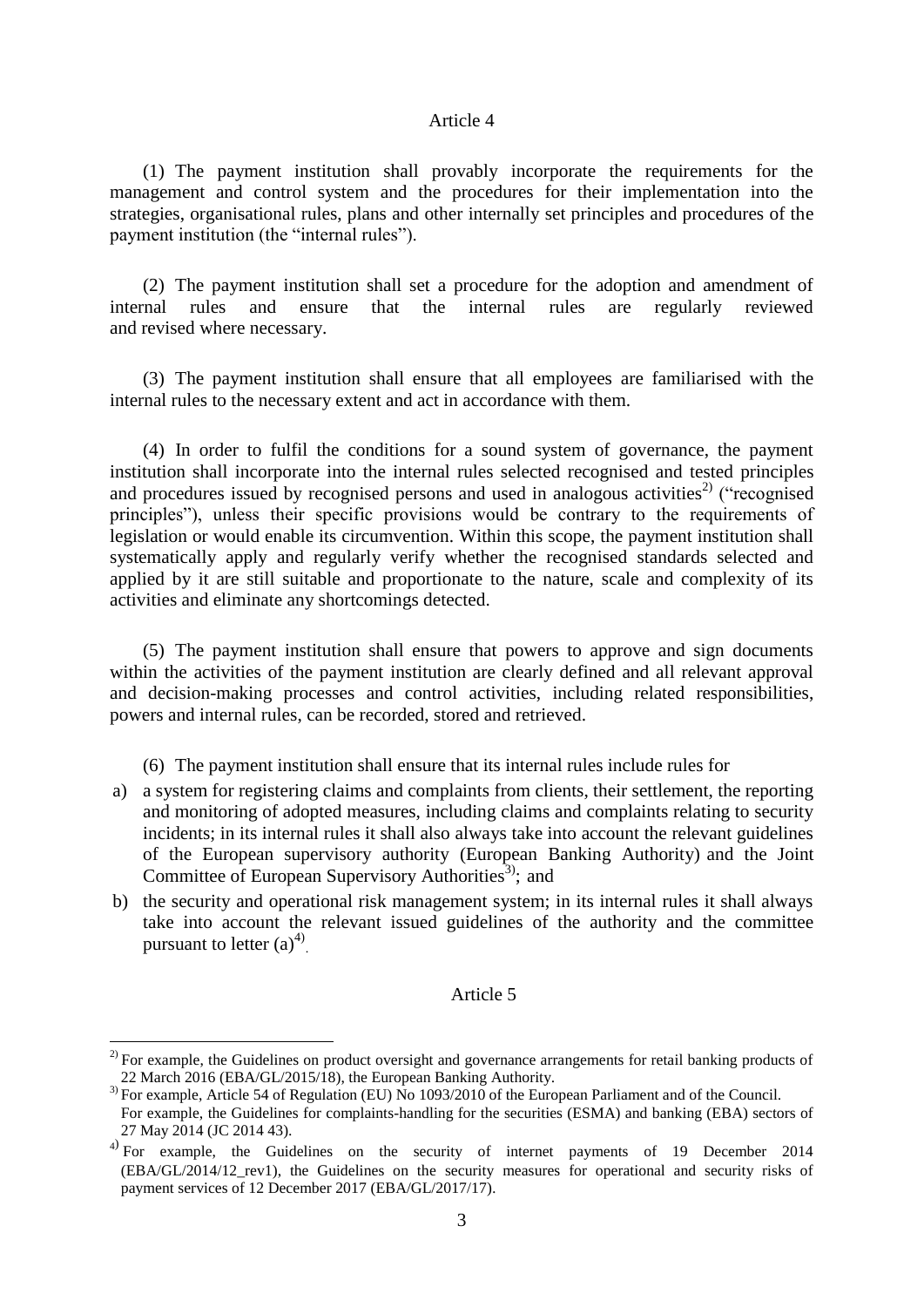(1) The payment institution shall ensure that a business strategy is set, including controllable objectives and principles for the fulfilment of the strategy, including the elaboration of procedures for the implementation of the strategy and the day-to-day management of the performance of the activities of the payment institution.

(2) The payment institution shall ensure that a functional and effective organisational structure is set, maintained and applied, including the separation of conflicting activities and the prevention of potential conflicts of interests.

(3) The payment institution shall ensure that a functional and effective information system is created, maintained and applied, including a system of internal reports and statistical record-keeping systems so that it provides current, reliable and comprehensive information and that it ensures the adequacy of internal and external communication during the performance of the activities of the payment institution.

### Article 6

(1) The payment institution shall ensure that human resources management principles are set, maintained and applied, including principles for the recruitment, remuneration, appraisal and motivation of employees; the principles shall include a requirement that all activities be performed by qualified staff with the necessary knowledge and experience.

(2) The payment institution shall ensure that clearly formulated ethical principles and assumed models of behavior and actions of employees in line with these principles are set, maintained and applied.

(3) The payment institution shall ensure that all employees have been properly familiarised with their obligations, that they understand their role in the management and control system, and are actively engaged in this system.

(4) The payment institution shall set, maintain and apply such manners and methods of management that will prevent undesirable approaches, in particular prevent

- (a) the prioritisation of short-term results and objectives that are not in line with the fulfilment of the business strategy,
- (b) a remuneration scheme that is overly dependent on short-term performance and other inappropriate stimuli, or that is not sufficiently transparent, or
- (c) other approaches that allow or might allow the misuse of resources or the concealment of poor performance.

(5) The payment institution shall set, maintain and apply

- (a) requirements for the trustworthiness, skills and experience of the persons through whom it ensures the performance of its activities, including the members of bodies and committees, if established, and
- (b) responsibilities and requirements in
	- 1. demonstrating the required skills, experience and trustworthiness,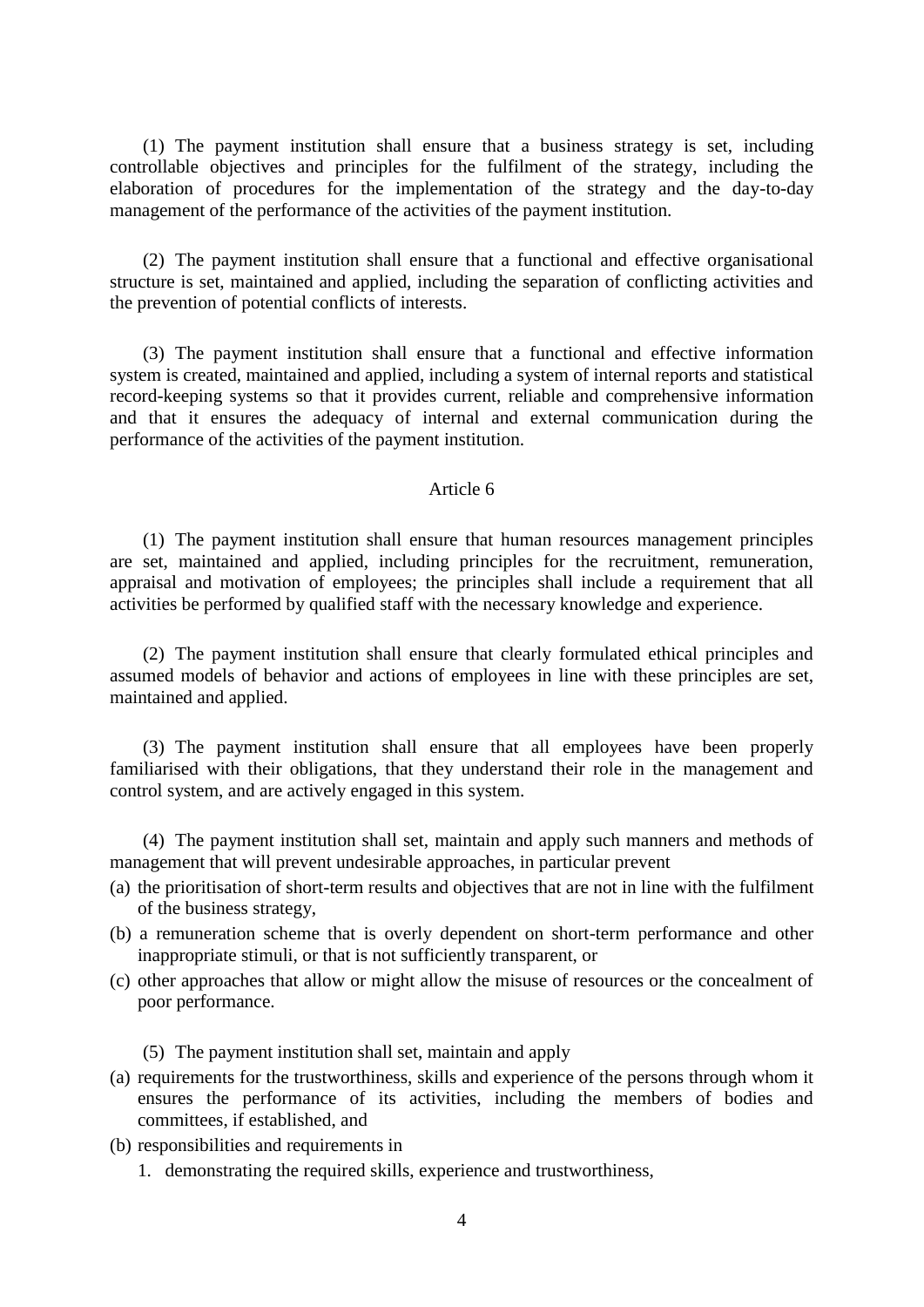- 2. verifying the continuing trustworthiness, and
- 3. verifying whether the skills and experience of the persons through whom the payment institution ensures the performance of its activities are still up-to-date and proportionate to the nature, scale and complexity of such activities.

(6) The payment institution shall allocate corresponding and sufficient capacity for the performance of activities, and shall consistently apply sound management, administrative, accounting and other procedures, including proper procedures to ensure

- a) the integrity of the accounting and financial reporting systems,
- b) the reliability of the financial and operational control,
- c) the effectiveness of control and security measures during the processing and recording of information,
- d) the reliability of the system for selecting authorised representatives,
- e) the effectiveness of the control of the activities of authorised representatives through whom the payment institution provides payment services or acts during the conclusion of a payment services contract,
- f) the adequacy of internal and external communication during the performance of the activities of the payment institution, and
- g) the smooth performance of activities and the permanent operation of the payment institution on the financial market in conformity with the line of business and plan of its activities.

### Article 7

(1) The payment institution shall approve and regularly assess at an appropriate level its internal management of its

- (a) business strategy,
- (b) organisational structure,
- (c) risk management strategy,
- (d) capital and capital adequacy strategy,
- (e) information system development strategy,
- (f) internal control system principles, and
- (g) security principles, including security principles for the information system.

(2) The payment institution shall approve, at the appropriate level of its internal management, new products, activities and systems that are of key importance to the payment institution and the system of limits the payment institution will use to manage risks.

(3) The payment institution shall approve, at the appropriate level of its internal management, the material, organisational, personnel and other aspects of ensuring risk management, compliance pursuant to Article 16 and internal auditing, including the subject and goals of its activities. The management body shall approve the plans for the activities of the internal audit.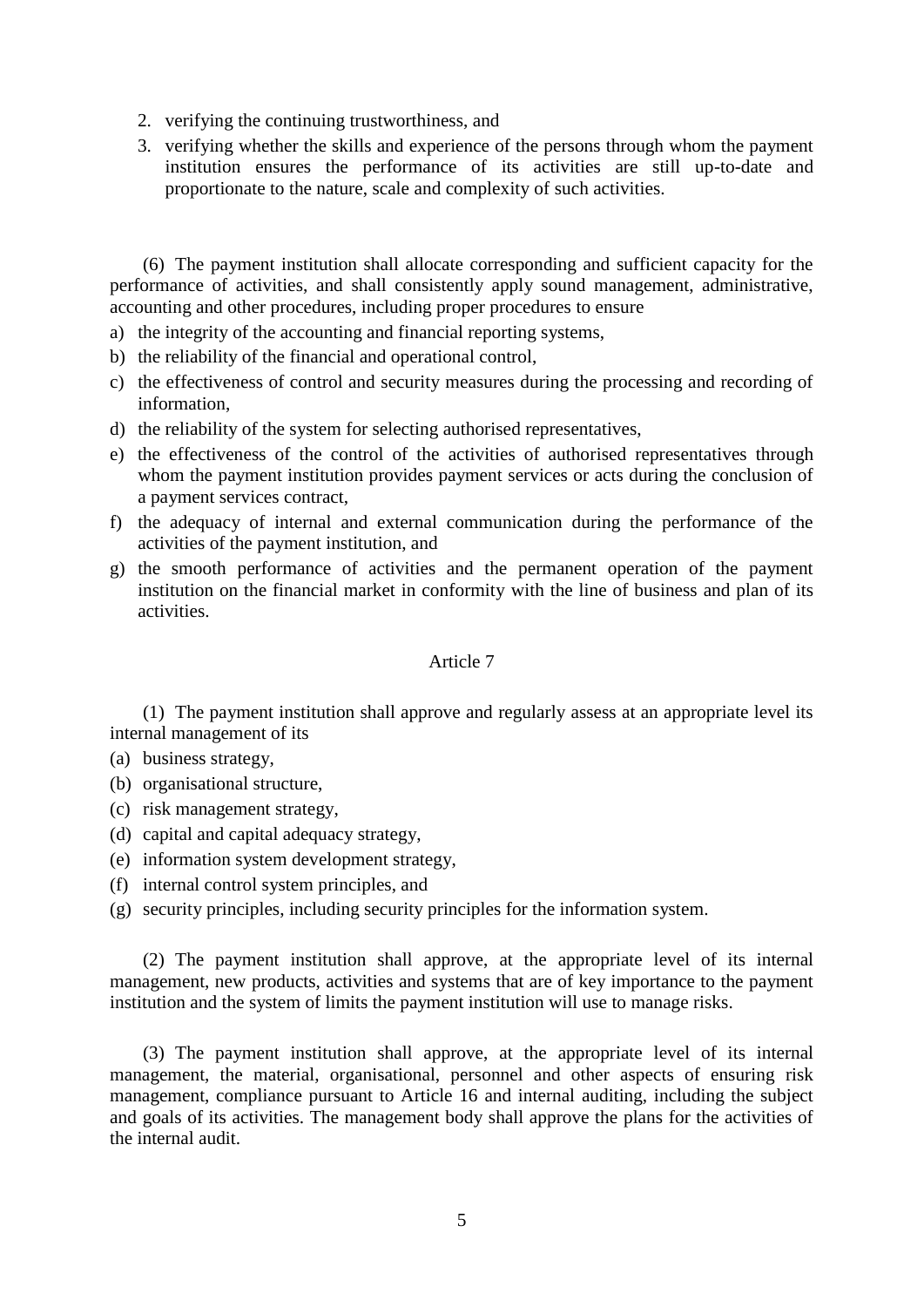(4) The payment institution shall review, in a timely manner and at the appropriate level of its internal management, regular reports and extraordinary findings submitted to it above all by the relevant management levels as part of the performance of risk management, compliance and internal auditing by the statutory auditor or by an auditing company or the competent supervisory authorities. Based on these assessments, the payment institution shall take appropriate measures that shall be implemented without undue delay.

(5) The payment institution shall evaluate the overall functionality and effectiveness of the management and control system at least once a year, and ensure that steps are taken to remedy any shortcomings found.

## Article 8

(1) The management and control system of the payment institution shall enable the timely identification of conflicts of interest and areas where they might occur, and contain appropriate processes for minimizing conflicts of interest and separating conflicting activities.

(2) Bodies, employees, units and committees, where established, shall be assigned responsibilities and powers at all management and organisational levels so that potential conflicts of interest are sufficiently prevented.

(3) The payment institution shall oblige its employees to inform it, in the stipulated manner and without undue delay, of an existing or threatened conflict of interest, in particular where such a conflict concerns or might concern the employee himself/herself.

(4) The management and control system of the payment institution shall be configured so as to ensure an appropriate degree of independence and prevention of conflicts of interest during the performance of control activities.

(5) The areas of conflict of interest and the areas of potential occurrence thereof shall be subject to independent examination.

## Article 9

(1) The payment institution shall ensure that the relevant bodies, employees, units and committees, where established, have access to current, reliable and sufficient information for their decision-making and other specified activities.

(2) The payment institution shall ensure that the management body is always informed

- a) immediately in cases where the liquidity situation of the payment institution is changing significantly for the worse,
- b) without undue delay of all facts that could significantly change the liquidity situation of the payment institution for the worse, including the effects of changes in the internal or external environment, and
- c) without undue delay of all cases of the exceeding of limits endangering compliance with the accepted level of risk undertaken.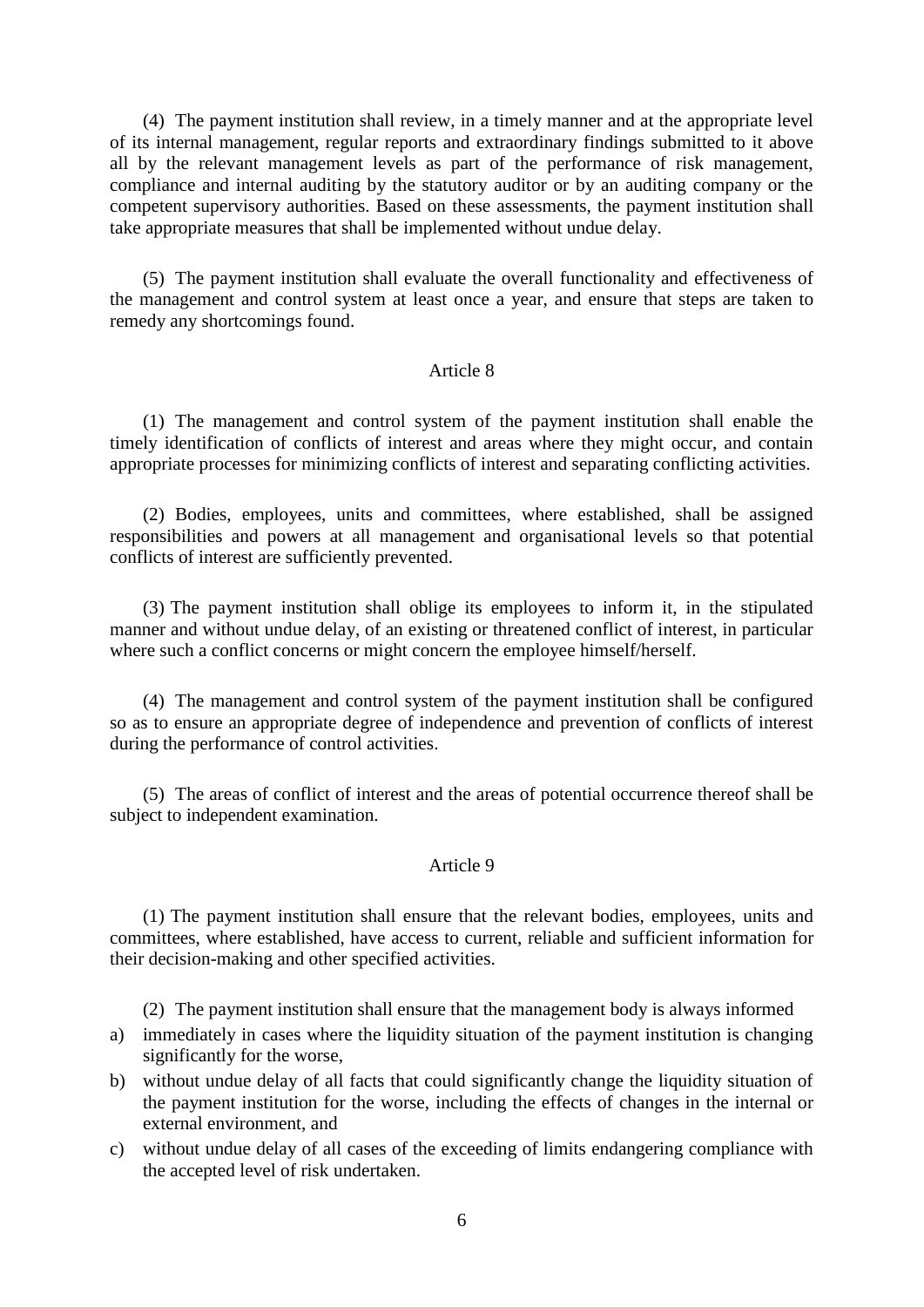(3) The payment institution shall ensure that the members of the management body and other relevant persons within the payment institution have continuous access to information

- (a) on compliance with the requirements laid down in legislation and internal rules, including compliance with the capital adequacy rules and investment restriction rules, and
- (b) on any significant differences found in the payment institution's processes compared to the requirements laid down in legislation and the internal rules.

### Article 10

The system of the payment institution for the creation, checking and transmission of information to the Czech National Bank shall be created and maintained so as to provide information in a timely, reliable and complete manner.

### Article 11

(1) The management and control system of the payment institution shall include internal control mechanisms ensuring the correctness and completeness of all calculations, data, statements and other information submitted to the Czech National Bank.

(2) The processes applied to the creation, checking and transmission of information to the Czech National Bank, including the submission of statements, shall be traceable and reconstructable for at least 5 years, unless determined otherwise.

(3) The payment institution shall ensure the prerequisites for the provision, traceability and reconstruction of the information referred to in paragraph (2) even after the payment institution has ceased to be authorised to pursue its activity on the financial market, including through any legal successor of the payment institution.

### **Risk management system**

## Article 12

(1) The payment institution shall ensure the systematic management of the risks associated with its activities, including outsourced activities.

(2) The payment institution shall identify and manage the risks associated with new products, activities and systems, and shall ensure that the identification of risks enables any new risks to be revealed.

(3) The management and control system of the payment institution shall be configured so as to provide an undistorted picture of the degree of risk undertaken.

(4) The management and control system of the payment institution shall take into account and ensure the systematic management of all significant risks to which the payment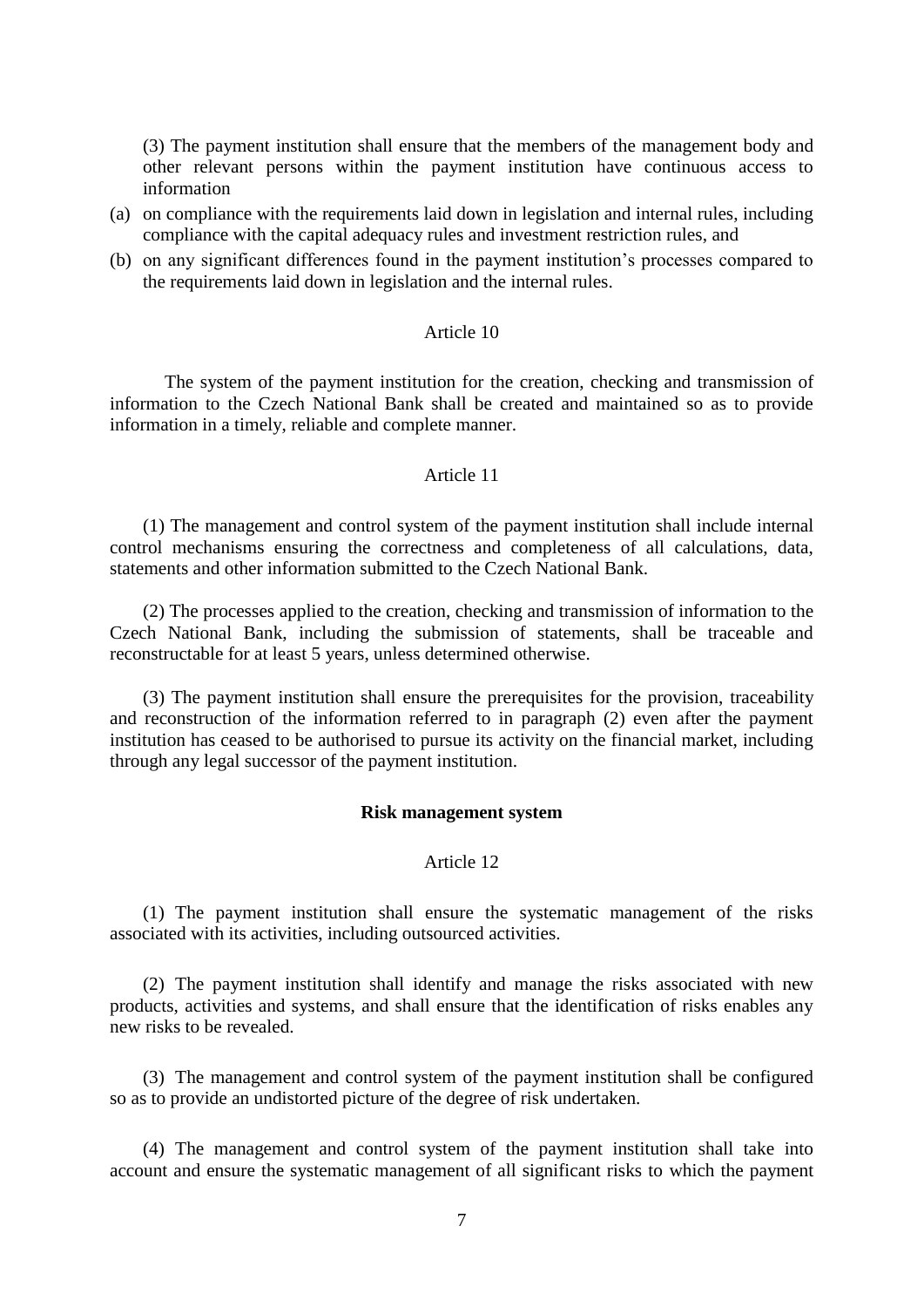institution is or may be exposed with regard to the nature, scope and complexity of its activities.

(5) The management of risks shall take into account internal and external factors, including the payment institution's future business strategy.

(6) The payment institution shall consistently manage security and operational risks by

- a) establishing and maintaining principles and procedures for evaluating and influencing the level of security and operational risk undertaken, including taking into account less frequent significant events, and
- b) establishing and maintaining contingency plans for extraordinary situations, including breakdown and crisis situations, and for the recovery of activities, to guarantee the payment institution's ability to perform its activities on a continuous basis, and to limit losses in the event of a significant disruption of activities.

(7) The payment institution's security and operational risk management system shall include

- (a) the recognition and evaluation of security and operational risks,
- (b) control and security measures to minimise security and operational risks, including the securing and verification of means of information transfer, the minimisation of data corruption risk, fraud risk, unauthorised access risks and the risk of leakage or unauthorised use of personal data and other sensitive information regarding clients and payments, and
- c) addressing security incidents and their reporting.

### Article 13

(1) As part of its risk management strategy, the payment institution shall specify the following, in particular

- (a) internal definitions of the significant risks to which the payment institution is or may be exposed,
- (b) the principles of management of the individual risks,
- (c) the accepted level of risk undertaken, and
- (d) the principles for compiling and modifying a contingency plan for the event of a liquidity crisis and for ensuring the renewability and continuity of the payment institution's activities in the case of emergencies.

(2) The management and control system shall include specific processes for the implementation of the risk management strategy.

(3) Within the risk management system, the payment institution shall determine control activities, including control of compliance with the specified processes and limits for risk management.

#### Article 14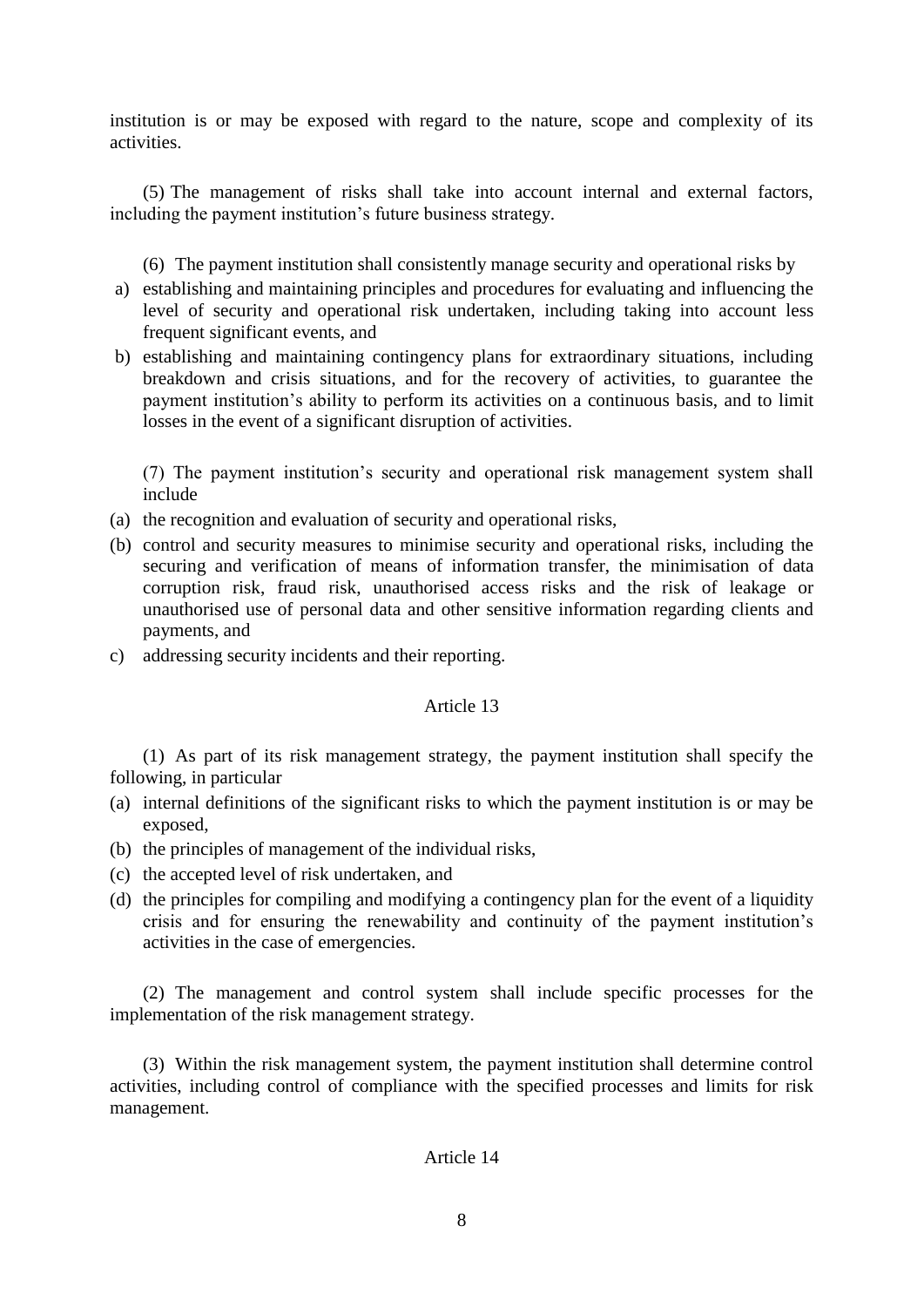(1) The strategy and processes for risk management and the strategy and processes for maintenance of capital to cover risks shall be integrated and interconnected.

(2) If the overall level of risk undertaken is not sufficiently covered by capital or in another manner even when the effect of internal control mechanisms is taken into account, the payment institution shall adopt appropriate remedial measures.

#### **Internal control system**

### Article 15

(1) The management and control system of the payment institution shall include principles and processes for internal control, which shall form part of its routine, usually dayto-day, activities.

(2) The internal control system of the payment institution shall include

(a) appropriate control mechanisms for individual activities, including accounting and physical controls,

- (b) top level review,
- (c) a compliance function,
- (d) an internal audit function, and
- (e) monitoring and evaluation of the functionality and effectiveness of the management and control system and its elements.

#### Article 16

The management and control system of the payment institution shall include comprehensive and interconnected compliance function principles and processes aimed above all at ensuring

- a) compliance of the internal rules with legislation,
- b) mutual compliance of the internal rules, and
- c) compliance of activities with legislation and internal rules.

### Article 17

(1) The management and control system of the payment institution shall be configured so as to ensure that the internal audit systematically focuses on identifying deficiencies in the management and control system as a whole and its components.

(2) The internal audit shall always include independent examination of

- a) compliance with the requirements and rules stipulated in legislation and internal rules,
- b) financial management, risk management, capital management and liquidity management,
- c) the completeness, conclusiveness, accuracy and reliability of the accounting,
- d) the sufficiency and reliability of the system of internal reports, information provided to the payment institution's bodies, accounting and statistical information, and information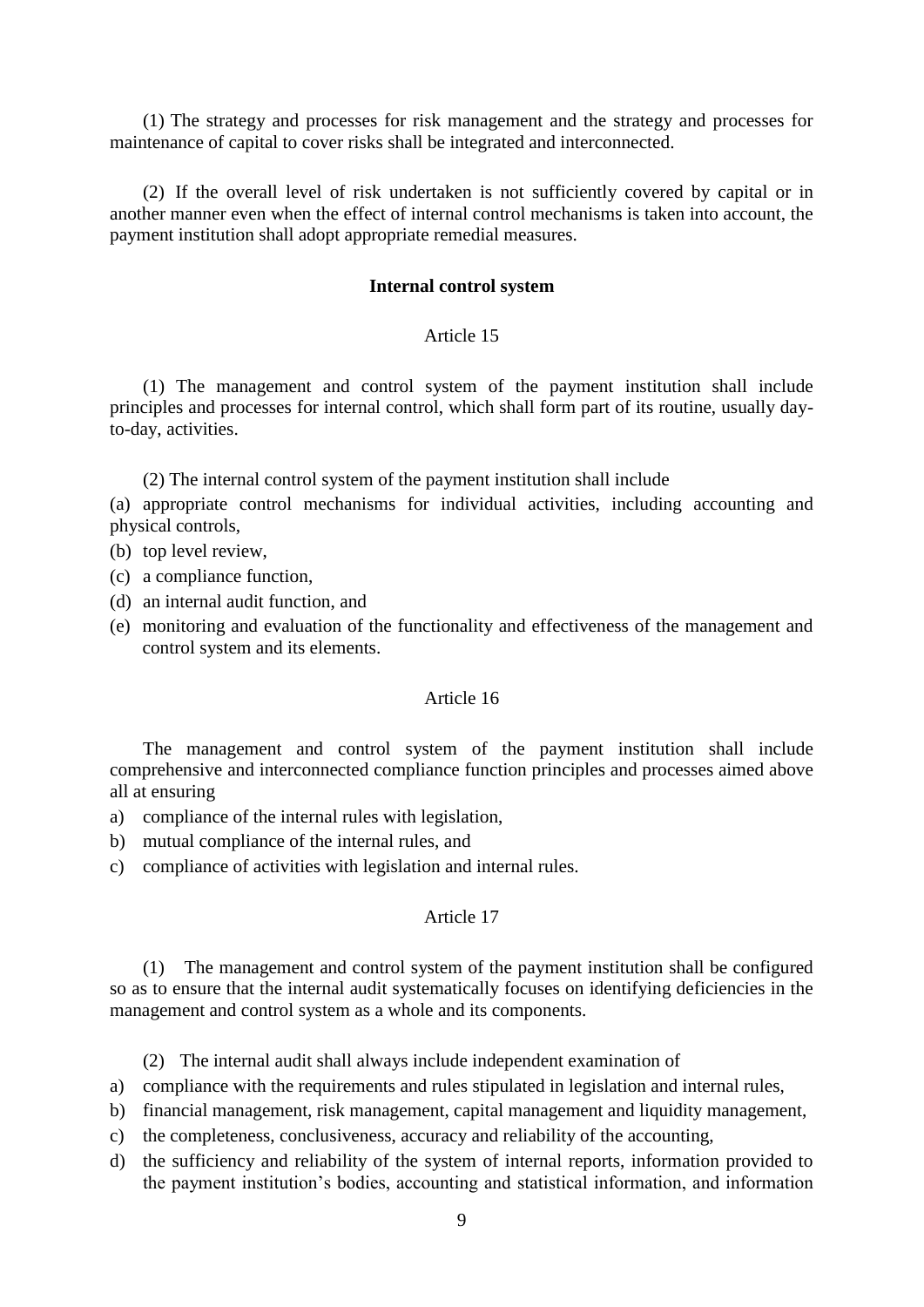for clients,

- e) the functionality and security of the information system, including the reliability of the system of creation, checking and submitting reports and other information to the Czech National Bank, and
- f) the sufficiency and reliability of internal control mechanisms.

(3) The payment institution shall ensure that, during the performance of internal audit, the following activities are always performed:

- a) a risk analysis is prepared, at least once a year,
- b) a strategic internal audit plan and a periodic internal audit plan are prepared,
- c) a system is created and maintained to monitor the remedial measures imposed in response to the internal audit findings, and
- d) the functionality and effectiveness of the management and control system is evaluated at least once a year.

 (4) The internal audit shall inform the payment institution's management body and supervisory body, where the payment institution has such a body, of its findings. In the event of a finding that could significantly and negatively impact the financial situation of the payment institution, it must call an extraordinary session of the supervisory body, if the payment institution has such a body.

#### Article 18

(1) The management and control system of the payment institution shall be configured so that the monitoring and evaluation of its functionality and effectiveness is performed at all management and organisational levels.

(2) Deficiencies in the management and control system, whether identified by top level review, by the internal audit or on the basis of other internal controls, by a statutory auditor, auditing company or in some other way, must be reported without undue delay to the appropriate management level, and addressed swiftly.

(3) Significant deficiencies in the management and control system must be reported to the management body and the supervisory body without undue delay, where the payment institution has such a body.

(4) The system for detecting and reporting deficiencies in the management and control system shall be configured so as to enable timely remedy of such deficiencies. The effectiveness of remedial measures adopted to remedy such discovered deficiencies shall be subsequently verified.

## Title II

## **Management and control system of an electronic money institution**

(Re Article 78(4) of the Act)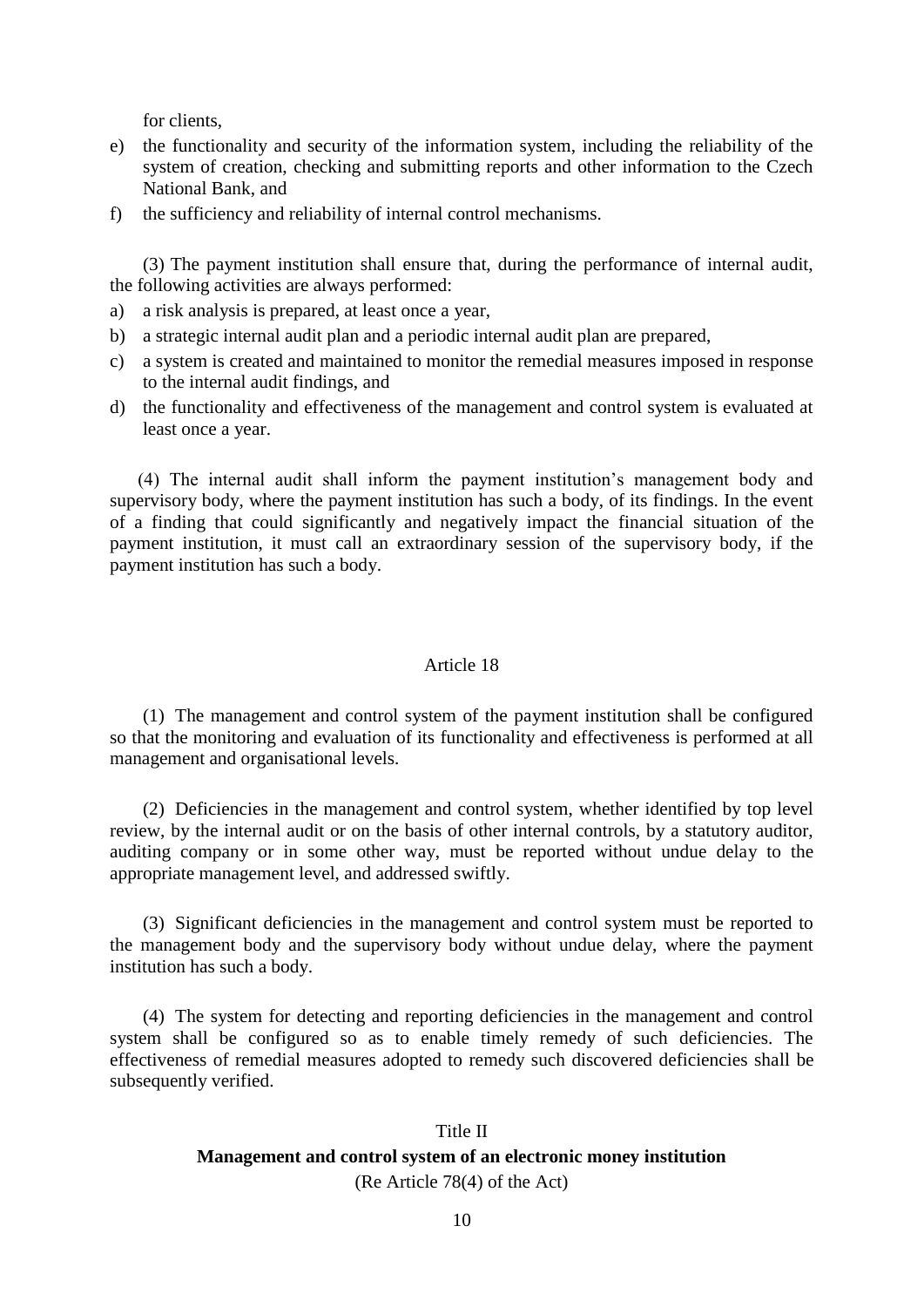#### Article 19

#### **Prerequisites for sound corporate governance**

(1) The management and control system of the electronic money institution shall cover all its activities. The electronic money issuer that also performs other business activities than the activity for which it is authorised based on authorisation pursuant to the Act (a "hybrid electronic money issuer") shall establish a management and control system in such a way that it covers the activities for which it is authorised based on authorisation granted pursuant to the Act.

(2) The electronic money issuer shall use, when complying with the requirements determined for a management and control system, appropriate resources, systems and procedures, also taking into account developments in the environment in which it operates.

(3) To meet the other prerequisites for a sound system of governance, the electronic money institution shall follow the procedures set out in Articles 2 to 11.

# Article 20

## **Risk management system**

The management and control system of the electronic money institution shall be configured so as to enable systematic management of risks. To meet the other requirements for the risk management system and processes, the electronic money institution shall follow the procedures set out in Articles 12 to 14.

## Article 21 **Internal control system**

The electronic money institution shall create, maintain and apply principles and processes for internal control, which shall form part of its routine, usually day-to-day, activities. To meet the other requirements for the internal control system, the electronic money institution shall follow the procedures set out in Articles 15 to 18.

#### Title III

## **Management and control system of a payment account information administrator** (Re Article 48(4) of the Act)

#### Article 22

#### **Prerequisites for sound corporate governance**

(1) The management and control system of a payment account information administrator shall cover all its activities pursuant to the Act.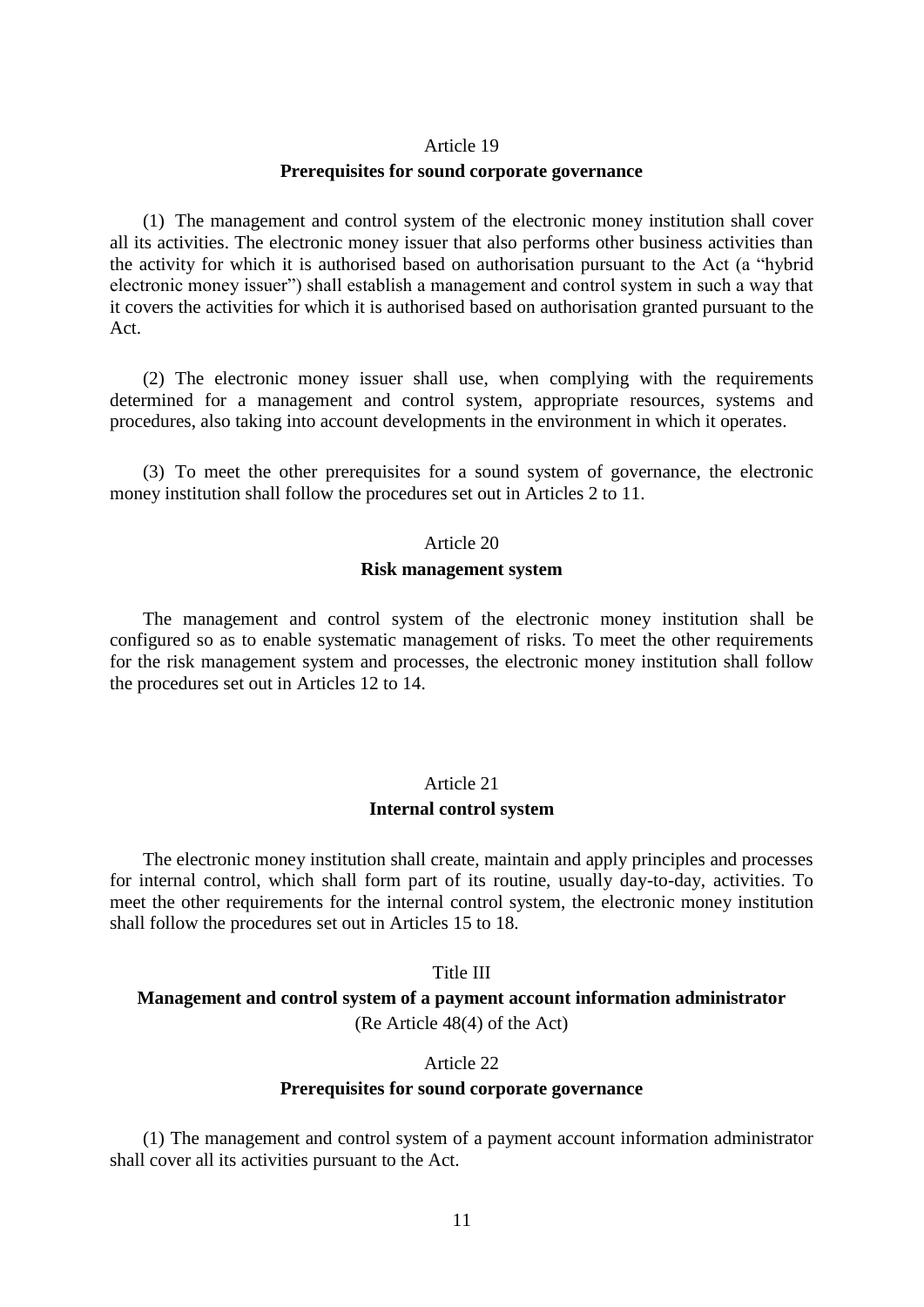(2) The payment account information administrator shall use, when complying with the requirements determined for a management and control system, appropriate resources, systems and procedures, also taking into account developments in the environment in which it operates.

(3) In order to fulfil the other requirements of good governance, the payment account information administrator shall proceed in accordance with Articles 2 to 11 to an extent reasonable considering the scope, nature and complexity of the activities it performs or intends to perform.

#### Article 23

#### **Risk management system**

The management and control system of the payment account information administrator shall be configured so as to enable the systematic management of risks. In order to fulfil the other requirements of good governance, the payment account information administrator shall proceed in accordance with Articles 12 to 14 to an extent reasonable considering the scope, nature and complexity of the activities it performs or intends to perform.

#### Article 24

#### **Internal control system**

The payment account information administrator shall create, maintain and apply principles and processes for internal control, which shall form part of its routine, usually dayto-day, activities. In order to fulfil the other requirements of an internal control system, the payment account information administrator shall proceed in accordance with Articles 15 to 18 to an extent reasonable considering the scope, nature and complexity of the activities it performs or intends to perform.

## Title IV **Some activities of a small-scale payment service provider** (Re Article 59(4) of the Act)

#### Article 25

(1) In order to fulfil the requirements of a complaint settlement system, the small-scale payment service provider shall proceed in accordance with Articles 4(1) to (5), and Article 4(6)(a) to an extent reasonable considering the scope, nature and complexity of the activities it performs or intends to perform.

(2) In order to fulfil the requirements of a security and operational risks management system, the small-scale payment service provider shall proceed in accordance with Articles 4(1) to (5), Article 4(6)(b), and Article 12 to an extent reasonable considering the scope, nature and complexity of the activities it performs or intends to perform.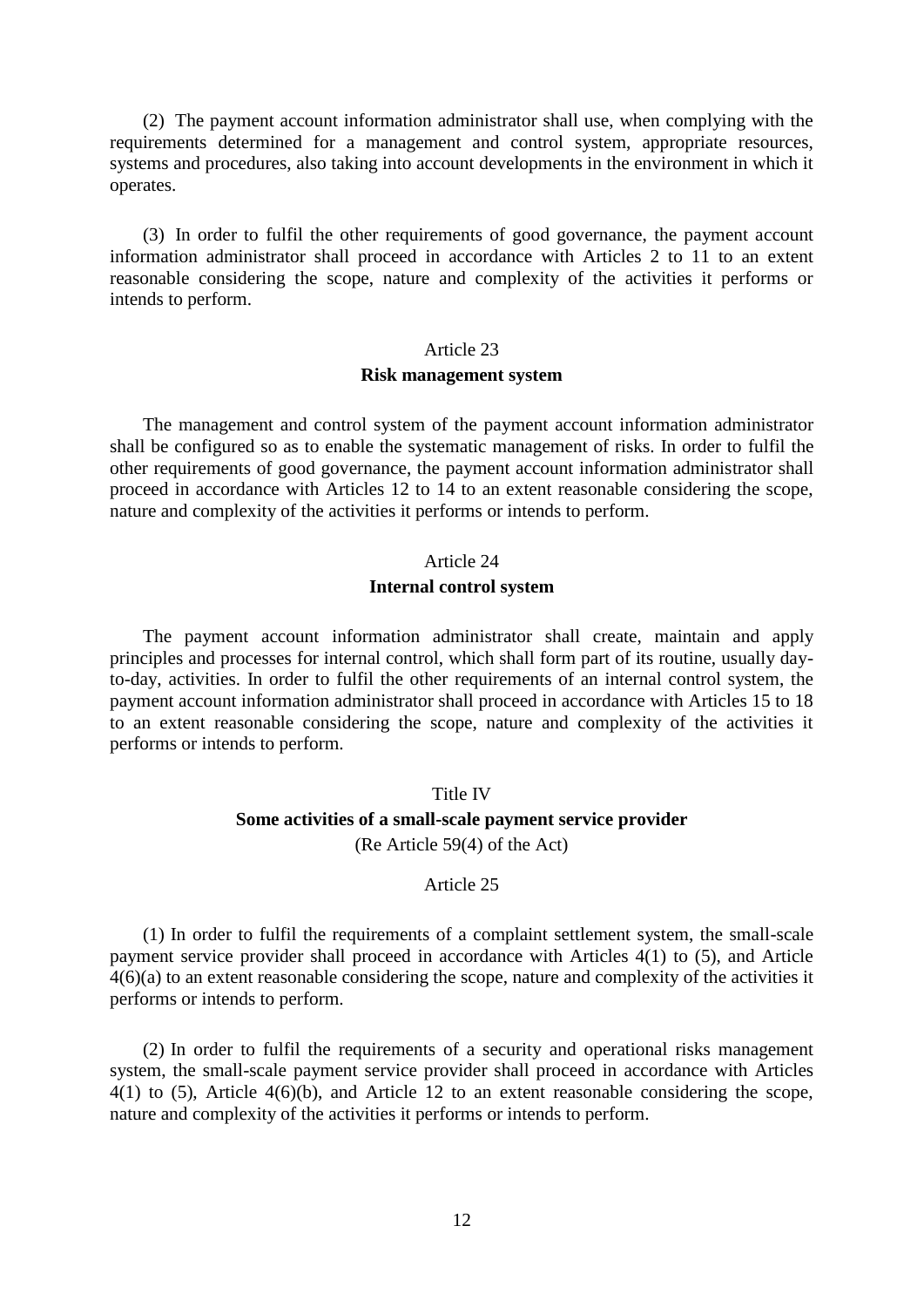## Title V **Some activities of a small-scale electronic money issuer**  (Re Article 100(4) of the Act)

#### Article 26

(1) In order to fulfil the requirements of a complaint settlement system, the small-scale electronic money issuer shall proceed in accordance with Articles 4(1) to (5), and Article 4(6)(a) to an extent reasonable considering the scope, nature and complexity of the activities it performs or intends to perform.

(2) In order to fulfil the requirements of a security and operational risks management system, the small-scale electronic money issuer shall proceed in accordance with Articles 4(1) to (5), Article 4(6)(b), and Article 12 to an extent reasonable considering the scope, nature and complexity of the activities it performs or intends to perform.

# PART THREE **CAPITAL ADEQUACY AND INSURANCE**

#### Title I

#### **Capital adequacy of a payment institution**

(Re Article 16(5) of the Act)

#### Article 27

#### **Capital**

(1) Capital is calculated similarly to own funds as indicated in Article 4(1) point 118 of Regulation (EU) No 575/2013 of the European Parliament and of the Council of 26 June 2013 on prudential requirements for credit institutions and investment firms and amending Regulation (EU) No 648/2012 (the "Regulation").

(2) At least 75% of Tier 1 capital shall have the form of Common Equity Tier 1 capital pursuant to Article 50 of the Regulation, and Tier 2 capital is equal to at most one third of Tier 1 capital.

(3) In order to prevent the multiple use of elements eligible for the calculation of capital, a payment institution which is a member of a group of which another payment institution, foreign payment institution, credit institution, investment firm, asset management company or insurance undertaking is also a member, may not include in capital determined pursuant to paragraph (1) those items or parts thereof that are included in capital for the purpose of compliance with any other capital requirements. For the purpose of this Decree, a credit institution, investment firm and asset management company means these entities as defined in the Regulation.

(4) Hybrid payment institutions shall not include in capital determined pursuant to paragraph 1 items or parts thereof that are used for the purpose of other activities than the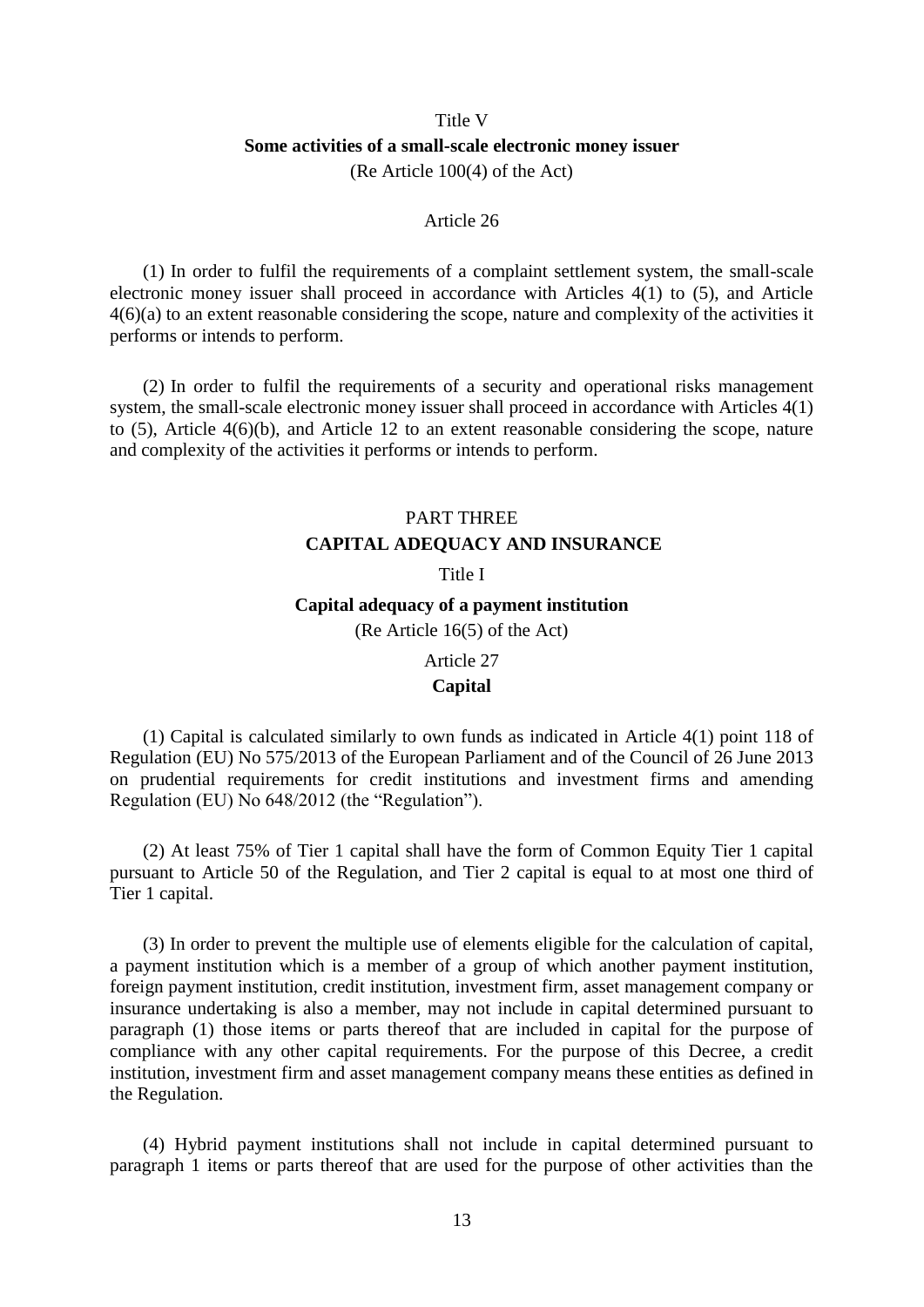activities for which they are authorised based on authorisation granted pursuant to the Act.

## Article 28 **Methods for calculating the capital requirement**

- (1) Methods for calculating the capital requirement:
- a) the overhead-based method ("Method A""),
- b) the payment volume method ("Method B"),
- c) the basic indicator method ("Method C").

(2) Hybrid payment institutions shall apply one of these methods only for activities under Article 8 of the Act.

## Article 29

## **Method A**

(1) The capital requirement determined using Method A shall equal 10% of the sum of the overheads for the immediately preceding accounting period; "overheads" shall mean

(a) costs of depreciation and amortisation of tangible and intangible assets and

(b) administrative costs<sup>5)</sup> or consumption from operations, personnel costs and taxes and  $fees^{6}$ .

(2) In the event of a significant change in the business of a payment institution that has determined its capital requirement using Method A since the immediately preceding accounting period, the Czech National Bank may allow a change in the calculation of the capital requirement where justified.

(3) A payment institution that started its activities during the current accounting period shall determine the capital requirement using Method A as 10% of the sum of the overheads as projected for the current accounting period, adjusted in accordance with the requirements of the Czech National Bank where applicable.

## Article 30

### **Method B**

(1) The capital requirement determined using Method B shall equal the product of the scaling factor defined in Article 32 and the amount designated as the sum of

a) 4% of the slice of payment volume up to the equivalent of EUR 5 million,

1

- b) 2.5% of the slice of payment volume above the equivalent of EUR 5 million and up to the equivalent of EUR 10 million,
- c) 1% of the slice of payment volume above the equivalent of EUR 10 million and up to the

<sup>&</sup>lt;sup>5)</sup> Decree No 501/2002, implementing certain provisions of Act No 563/1991, on accounting, as amended, for accounting units that are banks and other financial institutions, as amended.

<sup>&</sup>lt;sup>6)</sup> Decree No. 500/2002, implementing certain provisions of Act No 563/1991, on accounting, as amended, for accounting units that are entrepreneurs keeping accounts in a double-entry bookkeeping system, as amended.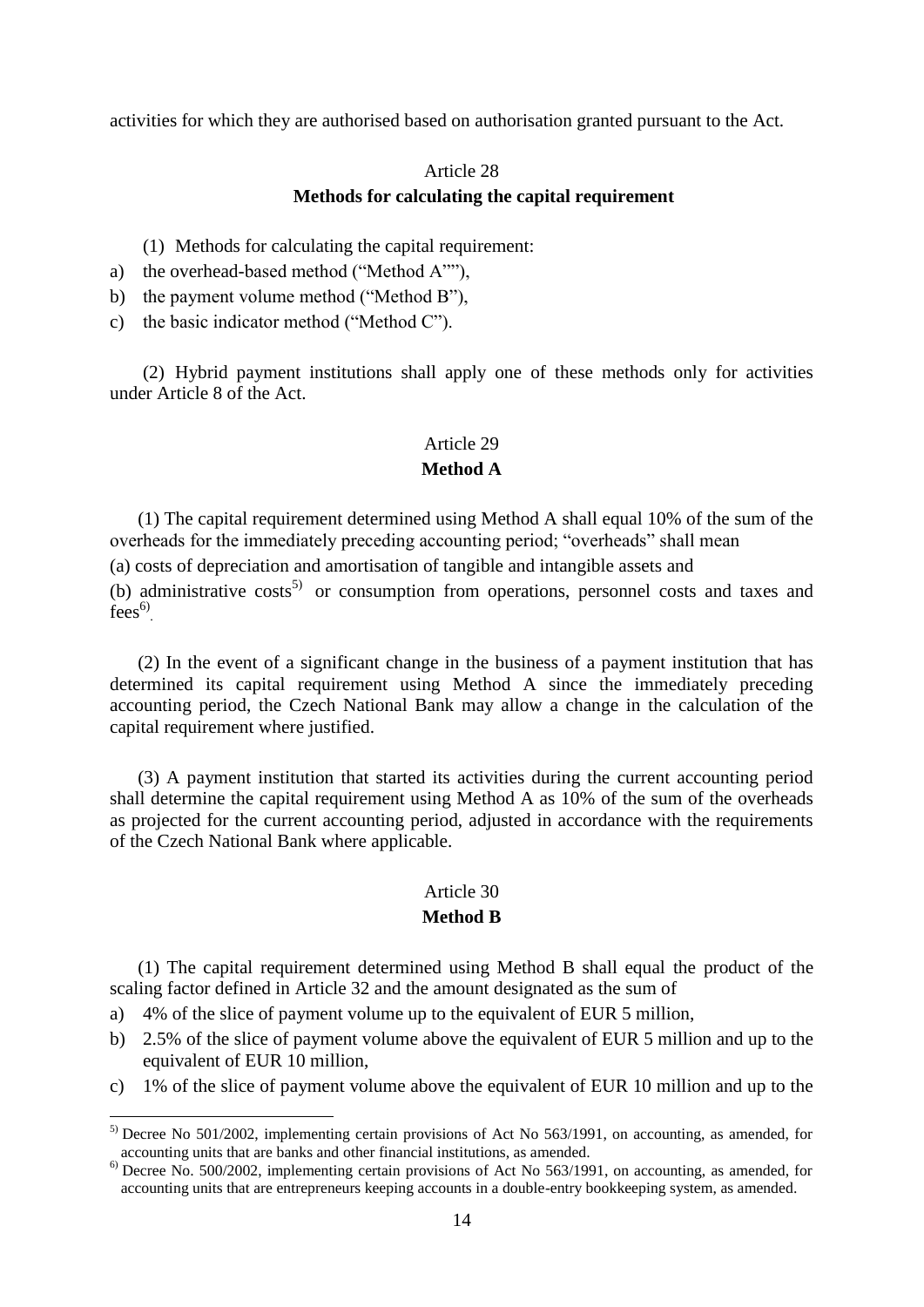equivalent of EUR 100 million,

- d) 0.5% of the slice of payment volume above the equivalent of EUR 100 million and up to the equivalent of EUR 250 million, and
- e) 0.25% of the slice of payment volume above the equivalent of EUR 250 million.

(2) During the period from 31 December to 30 December of the following year, the amounts in euros defined in paragraph (1) shall be converted to amounts in the Czech koruna at the exchange rate announced by the Czech National Bank as the last in October of the year in which the period starts.

(3) The payment volume pursuant to paragraph (1) shall represent one twelfth of the total amount of payment transactions executed by the payment institution in the immediately preceding accounting period.

(4) Where a payment institution started its activities during the current accounting period, it shall determine the volume of payments on the basis of its plan, adjusted in accordance with the requirements of the Czech National Bank where applicable.

### Article 31

## **Method C**

 (1) The capital requirement determined using Method C shall equal the product of the scaling factor defined in Article 32 and the amount designated as the sum of

- (a)10% of the slice of the relevant indicator up to the equivalent of EUR 2.5 million,
- (b)8% of the slice of the relevant indicator above the equivalent of EUR 2.5 million and up to the equivalent of EUR 5 million,
- (c)6% of the slice of the relevant indicator above the equivalent of EUR 5 million and up to the equivalent of EUR 25 million,
- (d)3% of the slice of the relevant indicator above the equivalent of EUR 25 million and up to the equivalent of EUR 50 million, and
- (e)1.5% of the slice of the relevant indicator above the equivalent of EUR 50 million.

 (2) The relevant indicator shall equal the sum of interest income, interest expenses, income from fees and commissions and other operating income, and the calculation shall be performed as follows:

- (a) the relevant indicator shall be calculated on the basis of the twelve-monthly observations from data as of the end of the last accounting period,
- (b) each item shall be taken into account in the corresponding positive or negative value,
- (c)extraordinary and irregular income shall not be included in the calculation of the relevant indicator, and
- (d) expenditure on outsourcing rendered by an person subject to comparable supervision by a competent supervisory authority may be subtracted from the relevant indicator.

 (3) Where a payment institution started its activities during the current accounting period, it shall determine the volume of the relevant indicator on the basis of its plan, adjusted in accordance with the requirements of the Czech National Bank where applicable.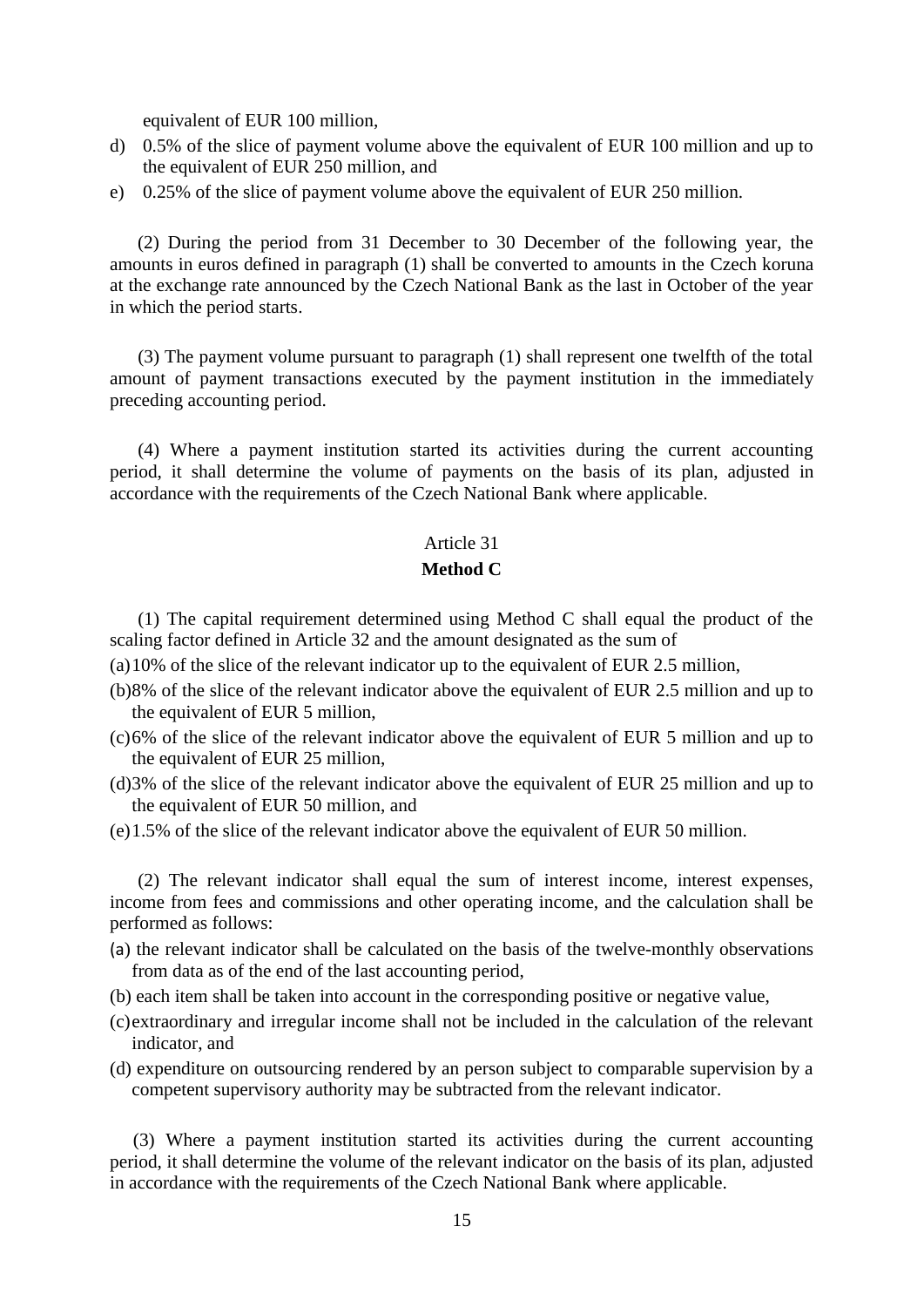(4) If the value of the relevant indicator pursuant to paragraph (2) is lower than 80% of the average of the relevant indicator values for the past 3 accounting periods, 80% of the average of the relevant indicator values for the past 3 accounting periods shall be used as the value of the relevant indicator for the purposes of determining the capital requirement pursuant to paragraph (1).

 (5) During the period from 31 December to 30 December of the following year, the amounts in euros defined in paragraph (1) shall be converted to amounts in the Czech koruna at the exchange rate announced by the Czech National Bank as the last in October of the year in which the period starts.

#### Article 32

#### **Scaling factor**

The scaling factor to be used when applying Method B or Method C shall be

(a) 0.5 where the payment institution provides only the payment service listed in Article  $3(1)(f)$  of the Act, or

(b) 1 where the payment institution provides any of the payment services listed in Articles  $3(1)(a)$  to (e) of the Act.

#### Title II

## **Capital adequacy of an electronic money institution**

(Re Article 74(6) of the Act)

#### Article 33

#### **Calculation of capital adequacy**

For the calculation of the capital adequacy of an electronic money institution, the capital requirement to cover risks shall be determined as the sum of the capital requirements pursuant to Article 34 and 35.

#### Article 34

## **Capital and the capital requirement to cover risks connected with issuing electronic money**

(1) The capital requirement to cover risks connected with issuing electronic money shall equal 2% of the average amount of electronic money in circulation.

(2) In order to prevent the multiple use of elements eligible for the calculation of capital, an electronic money issuer which is a member of a group of which another payment institution, foreign payment institution, credit institution, investment firm, asset management company or insurance undertaking is also a member, may not include in capital determined pursuant to paragraph (1) those items or parts thereof that are included in capital for the purpose of compliance with any other capital requirements.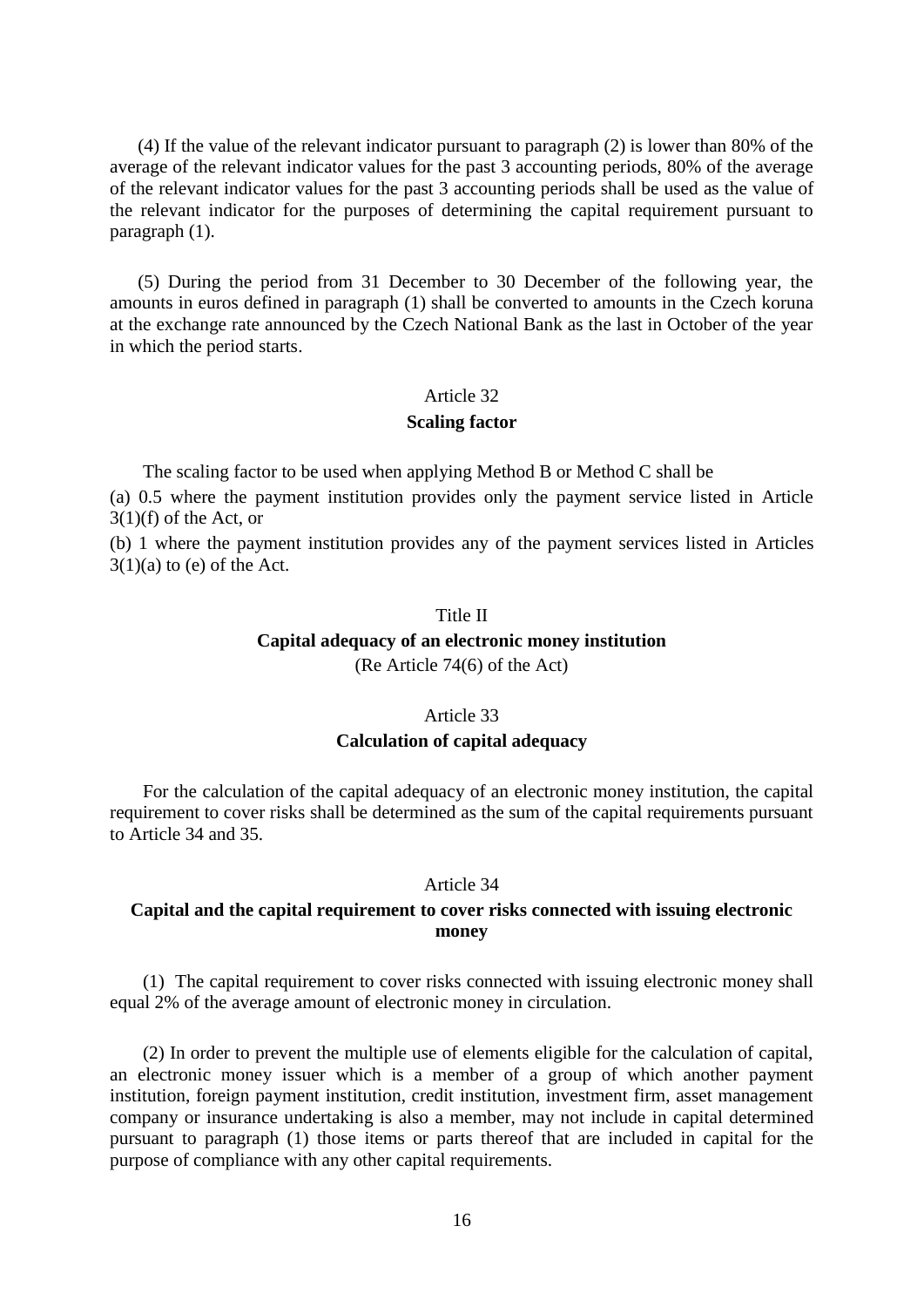(3) Hybrid electronic money institutions shall not include in capital determined pursuant to paragraph (1) items or parts thereof that are used for the performance of other activities than activities for which authorisation pursuant to the Act is required.

(4) Where it is not possible to establish what portion of funds submitted by the holder to the electronic money institution is designated for activities pursuant to Article 67(1)(b) of the Act, the determination of the average amount of electronic money in circulation shall be based on such an amount of these funds that corresponds to a reliable estimate on the basis of data from the previous periods.

(5) If the electronic money institution has issued electronic money for a period of less than 6 calendar months, this capital requirement shall equal at least 2% of the average amount of electronic money in circulation determined on the basis of its business plan, or adjusted pursuant to the requirements of the Czech National Bank.

#### Article 35

## **Calculation of the capital requirement to cover risks connected with the provision of payment services that do not relate to electronic money**

Articles 29 to 32 apply analogously for the calculation of the capital requirement to cover risks connected with the provision of payment services that do not relate to electronic money.

#### Title III

## **Minimum insurance settlement limit from insurance and minimum level of comparable collateral**

(Re Article 17(3), Article 46(2) and Article 75(3) of the Act)

#### Article 36

### **Minimum monetary amount of performance**

The minimum insurance settlement limit from insurance and the minimum level of comparable collateral are determined for the preceding calendar year and equal the minimum cash amount of the settlement calculated using the formula

## *MMA = RP + TA + SA,*

where:

| <b>MMA</b> | denotes the minimum monetary amount of settlement, expressed in euros, |
|------------|------------------------------------------------------------------------|
| RP         | denotes the value of the risk profile indicator, expressed in euros,   |

- *TA* denotes the value of the type of activity indicator, expressed in euros,
- *SA* denotes the value of the scope of activity indicator, expressed in euros.

## Article 37

#### **Risk profile indicator**

The value of the risk profile indicator is calculated according using the formula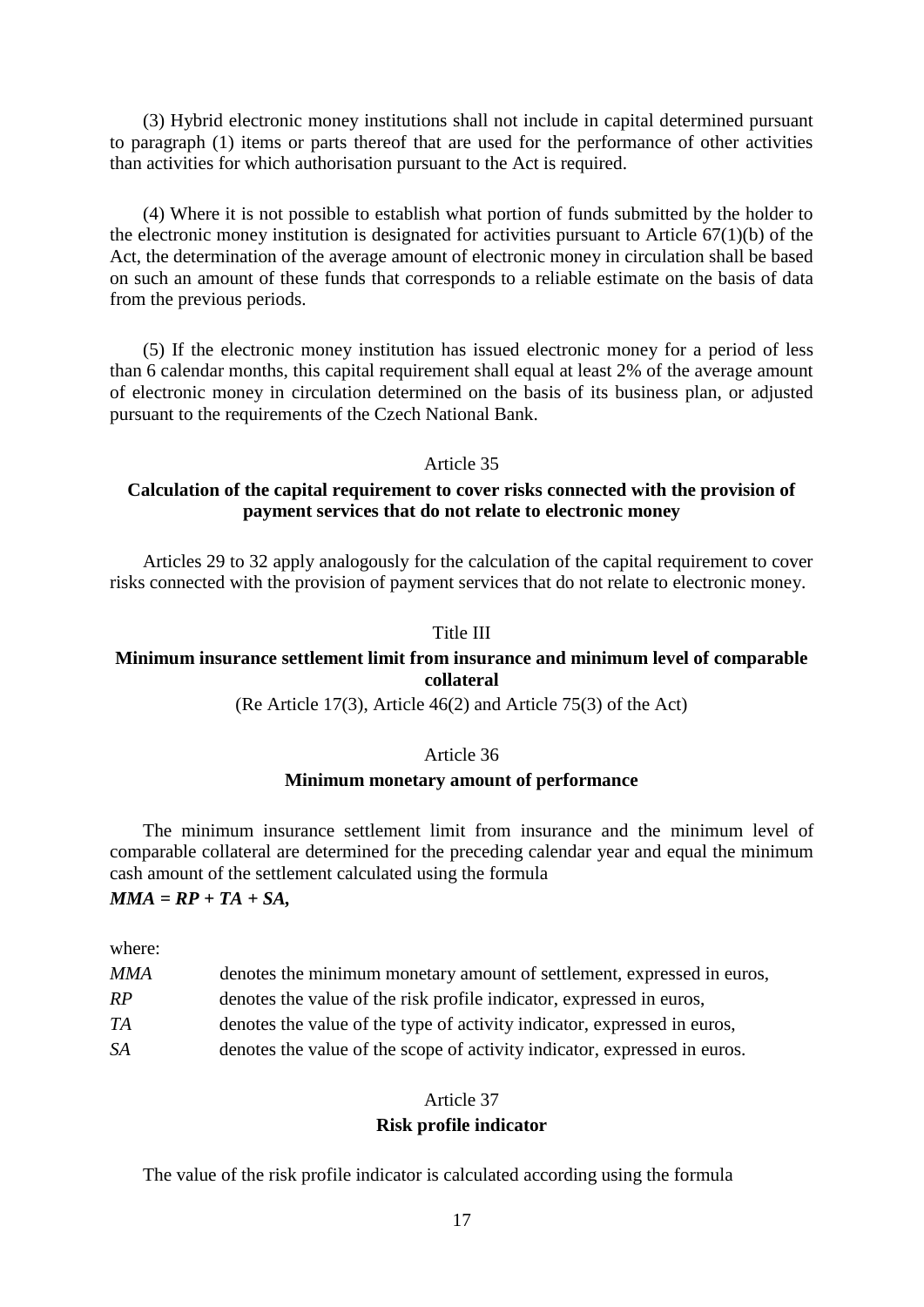where:

RP denotes the value of the risk profile indicator, expressed in euros,

RP = CR+ NT+ NA,<br>
where:<br>
RP<br>
denotes the value of the risk profit<br>
RP<br>
denotes the total value of all claim<br>
denotes the total value of all claim<br>
46(1), or Article 75(1) or (2) of<br>
information service who keep a ps<br>
inf CR denotes the total value of all claims arising under Article 17(1) or (2), Article 46(1), or Article 75(1) or (2) of the Act applied by users or providers of a payment service who keep a payment account, against the provider of the indirect payment order payment service or provider of the payment account information service in the previous calendar year; the value is expressed in euros;

the value of claims denominated in a currency other than the euro shall be converted into an amount in euros at the rate the Czech National Bank announces as the last in October of the previous calendar year;

if the services were not provided in the given calendar year, the CR shall correspond to the estimated amount of the claims, however at least EUR 50,000;

NT denotes the indicator of the number of all payment transactions for which the payment order was issued indirectly, and is calculated according to the formula:

$$
NT = 0.4 N_a + 0.25 N_b + 0.1 N_c + 0.05 N_d + 0.00025 N_e,
$$

where:

 $N_a = min \{10,000; N\}$ 

 $N_b = max \{0; min \{90,000; N - 10,000\}\}\$ 

 $N_c = \max \{0; \min \{900,000; N - 100,000\} \}$ 

 $N_d = \max \{0; \min \{9,000,000; N - 1,000,000\}\}\$ 

 $N_e = \max \{0; N - 10,000,000\}$ 

N is the total number of payment transactions for which the payment order was issued indirectly in the preceding calendar year, and equals the sum of  $N_a + N_b + N_c + N_d + N_e;$ 

if indirect payment order services were not provided in the given calendar year, the NT shall correspond to the estimated amount of the payment transactions for which the payment order will be issued indirectly, however at least 50,000;

NA denotes the indicator of the number of individual payment accounts to which the payment account information service provider has access, and is calculated according to the formula:

 $NA = 0.4\cdot N_a + 0.25\cdot N_b + 0.1\cdot N_c + 0.05\cdot N_d + 0.00025\cdot N_e$ 

where:

 $N_a = min \{10,000; N\}$  $N_b = max \{0; min \{90,000; N - 10,000\}\}\$  $N_c = \max \{0; \min \{900,000; N - 100,000\}\}\$  $N_d = \max \{0; \min \{9,000,000; N - 1,000,000\} \}$  $N_e = max \{0; N - 10,000,000\}$ 

N is the total number of payment accounts to which the payment account information service provider had access in the preceding calendar year, and equals the sum of  $N_a+N_b+N_c+N_d+N_e$ ;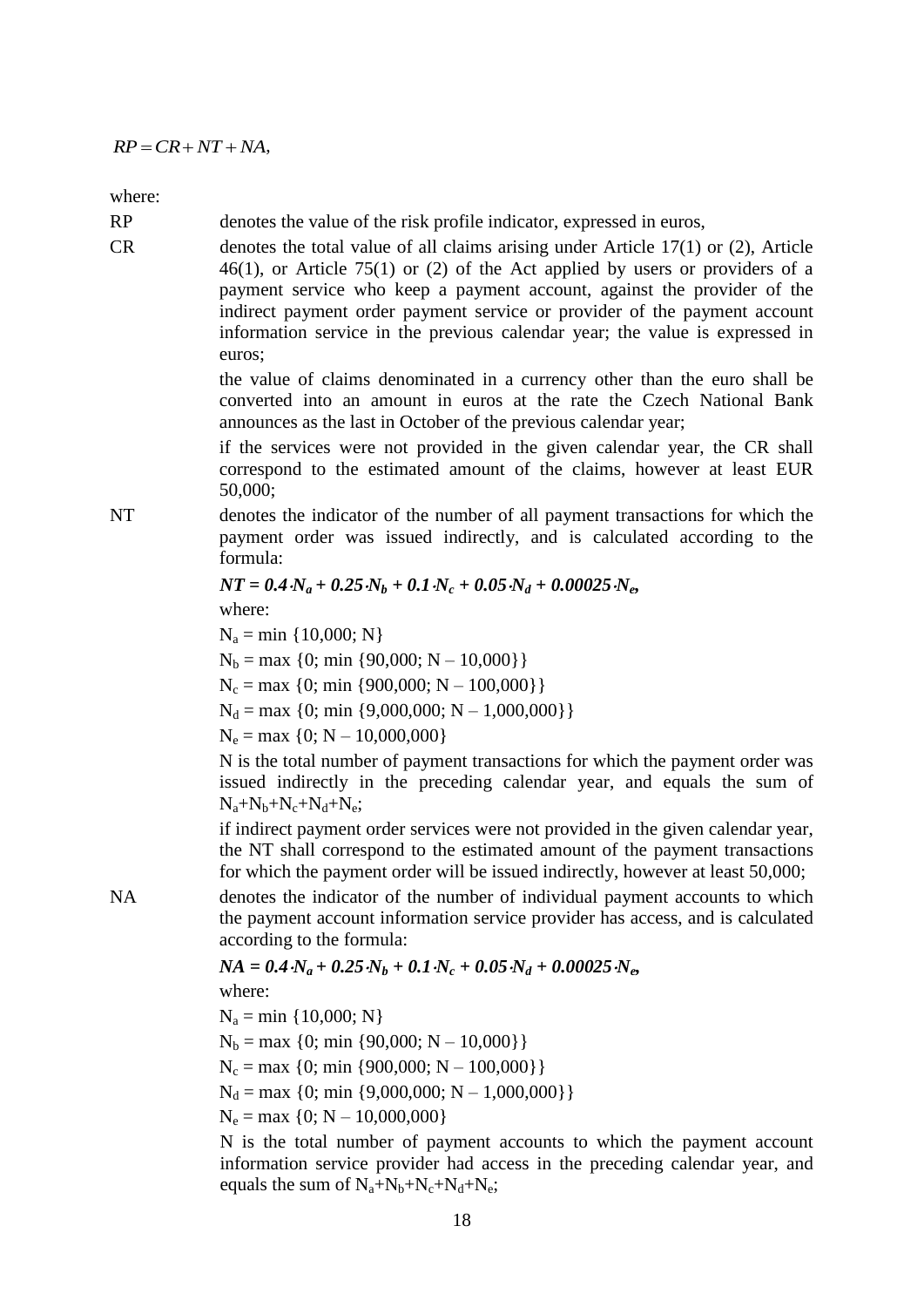if services were not provided in the given calendar year, the NA shall correspond to the estimated number of payment accounts to which the payment account information service provider had access, however at least 50,000.

## Article 38 **Type of activity indicator**

(1) The value of the type of activity indicator equals zero in the event of the exclusive provision of payment services.

(2) Where a different activity/activities is/are performed than a payment service, the value of the type of activity indicator is EUR 50,000 unless the activity other than a payment service does not affect the provision of the indirect payment order service or the payment account information service because there is a guarantee covering liabilities arising from this activity or other legislation provides determines an obligation to establish a separate entity for payment services business if such other activity impairs or could impair the financial health of the given service provider.

## Article 39 **Scope of activity indicator**

(1) The value of the scope of activity indicator of an indirect payment order service is calculated using the formula:

#### $SA = 0.4N_a + 0.25N_b + 0.1N_c + 0.05N_d + 0.00025N_e$

where:

 $N_a = min \{500,000; N\}$  $N_b = max \{0; min \{500,000; N - 500,000\}\}\$  $N_c = \max \{0; \min \{4,000,000; N - 1,000,000\} \}$  $N_d = \max \{0; \min \{5,000,000; N - 5,000,000\} \}$  $N_e = \max \{0; N - 10,000,000\}$ 

N is the total amount of payment transactions for which the payment order was issued indirectly in the preceding calendar year; this amount is expressed in euros and equals the sum of  $N_a+N_b+N_c+N_d+N_e;$ 

if the services were not provided in the given calendar year, the estimated amount of all payment transactions for which the payment order will be issued indirectly shall be used, however at least EUR 50,000.

The value of payment transactions denominated in a currency other than the euro shall be converted into an amount in euros at the rate the Czech National Bank announces as the last in October of the previous calendar year.

(2) The value of the scope of activity indicator of a payment account information service provider is calculated using the formula: